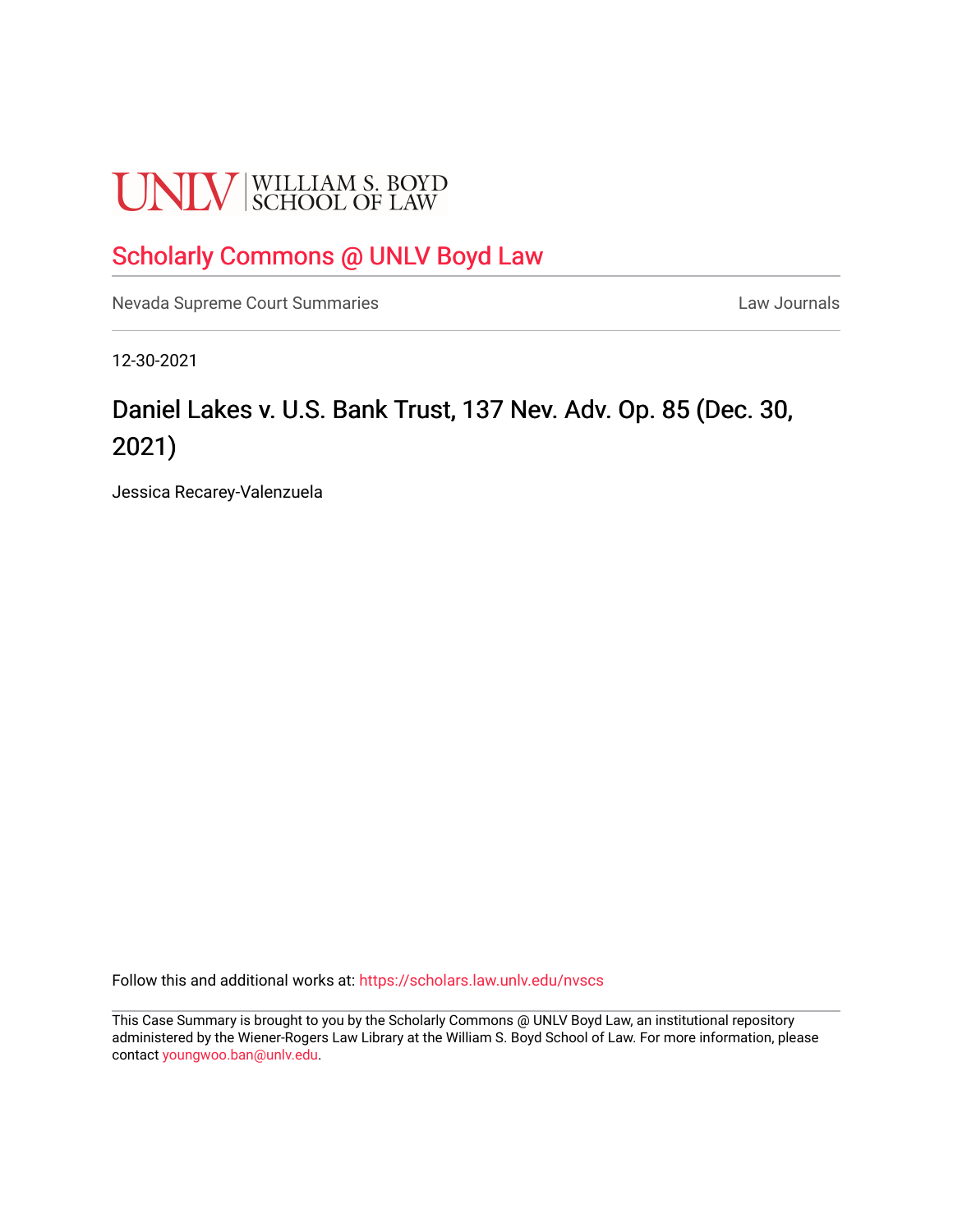## PROPERTY LAW: ENSUING FORECLOSURE SALE DID NOT EXTINGUISH THE FIRST DEED OF TRUST **Summary:**

No issue of material fact exists in this case because the undisputed evidence confirms that the first deed-of-trust beneficiary protected its interest in the property when it tendered the superpriority part of the Home Owners' Association's lien prior to the foreclosure sale. The Court was not persuaded by the appellant's argument that the respondent cannot enforce its firstpriority interest since the appellant recorded his grant, bargain, and sale deed prior to the respondent recorded its assignment as first deed-of-trust beneficiary. The appellant bought interest in property subject to the first deed-of trust lien that was recorded years before his purchase. Therefore, the appellant recording his deed prior to respondent's recording of the assignment does not influence the respondent's right to enforce its lien since the assignment did not change the appellant's subordinate interest. The Court affirmed the district court's ruling quieting title in respondent's favor.

#### **Facts and Procedural History:**

A borrower bought the underlying property using a loan secured by a first deed of trust that was duly recorded with the Clark County Recorder in April 2007. Freddie Mac purchased the loan in May 2007. Then in 2008, the Home Owners Association ("HOA") recorded a lien on the property for \$625.04 in delinquent assessments. The lender's nominee recorded an assignment of the deed of trust one month later to Ocwen Loan Servicing, LLC, Freddie Mac's loan servicer. The HOA recorded a notice of default and election to sell the property with the amount owed being \$1,668.57 that same month. Then in April 2015, the HOA recorded a notice of foreclosure sale stating that the property was in default under the lien for delinquent assessments recorded in 2008. The HOA accepted Ocwen's tender of \$3,241.52 to satisfy the superpriority part of the lien. However, in August 2015, the HOA still foreclosed on its lien. In January 2016, the final conveyance was made to appellant Daniel Lakes. The conveyance was by a grant, bargain, and sale deed that explicitly stated that Lakes's interest was subject to any claims, encumbrances or liens. In January 2016, Lakes recorded the deed. In December 2015, respondent U.S. Bank Trust obtained the loan from Freddie Mac and Ocwen assigned the first deed of trust to U.S. Bank Trust in May 2016. In May 2016, Ocwen recorded the assignment in the Clark County Recorder's Office. Then both Lakes and U.S. Bank Trust sought quiet title.

The district court granted U.S. Bank Trust's motion for summary judgment. The district court found that Lakes "took title to the property subject to U.S. Bank Trust's first deed of trust because the superpriority tender cured the default, such that the ensuing foreclosure sale did not extinguish the first deed of trust." The district court failed to accept Lake's argument that he had no notice of U.S. Bank Trust's interest in the property; therefore, should have the title quieted in his name as a bona fide purchaser. The district court concluded that "Lakes argument that U.S. Bank's interest in the Deed of Trust is void and unenforceable as to him pursuant to N.R.S. § 111.325 is without merit because the timing of the Assignment is immaterial to the HOA Sale

<sup>&</sup>lt;sup>1</sup> By Jessica Recarey-Valenzuela.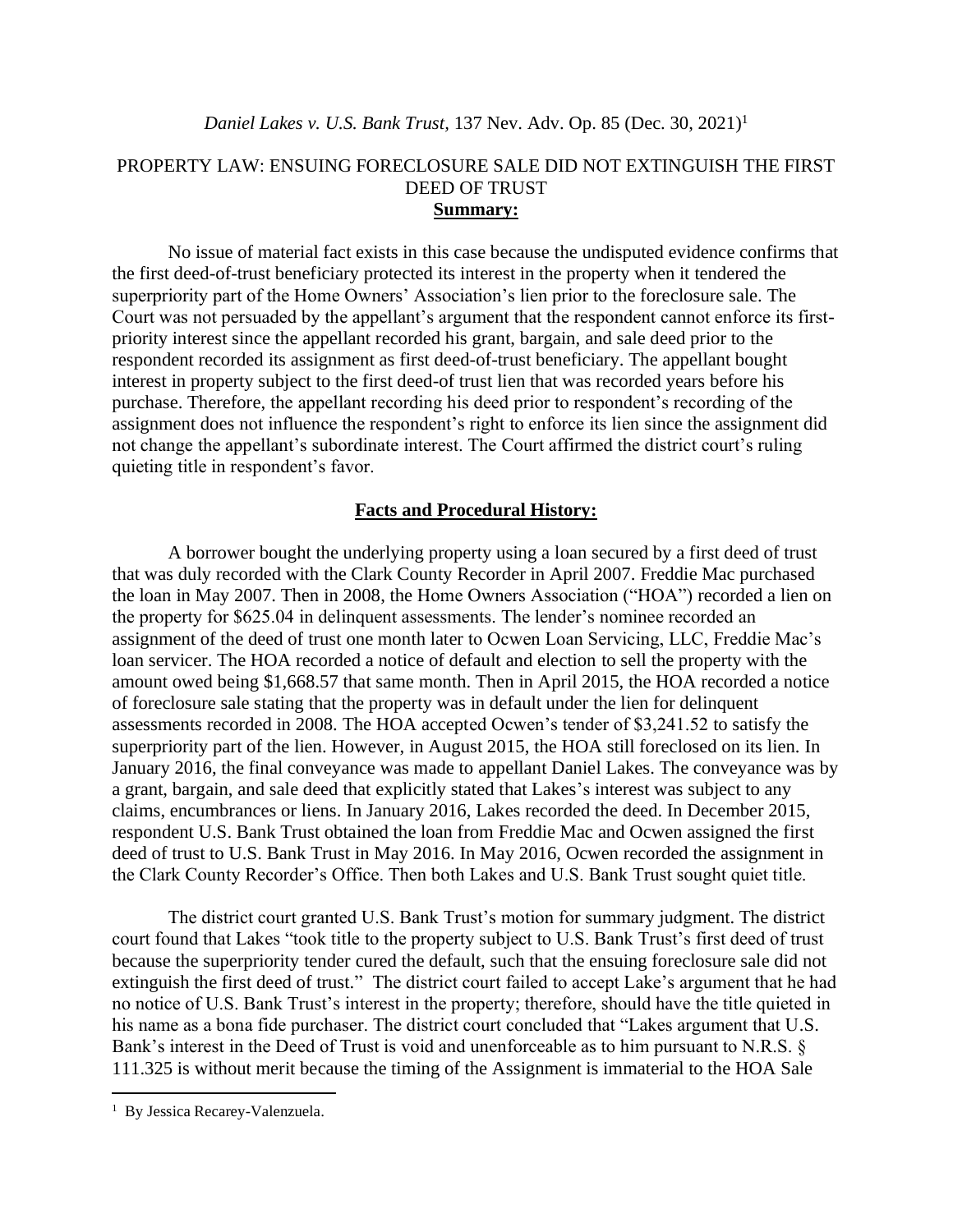not extinguishing the Deed of Trust." The district court's order was certified as final under NRCP 54(b). Then the court of appeals reversed and remanded. The court of appeals concluded that there was a genuine issue of material fact regarding Lakes's status as a bona fide purchaser because U.S. Bank Trust failed to record its assignment of the deed of trust prior to Lakes recorded his grant, bargain, and sale deed. The Nevada Supreme Court granted U.S. Bank Trust's petition for review pursuant to NRAP 40B.

### **Discussion:**

Lakes argued that there was a genuine issue of material fact regarding whether Ocwen tendered sufficient payment to cover the superpriority amount in the HOA's lien. The record did not expressly show what the superpriority amount was, but the Court inferred from the admissible evidence that Ocwen tendered enough to satisfy the lien. The Court inferred that the HOA's lien could not have exceeded \$625.04 because the HOA's recorded lien of delinquent assessments was for \$625.04.<sup>2</sup> Ocwen tendered the HOA \$3,241.52 and the HOA accepted payment. Therefore, the district court was proper in determining that Ocwen's tender of payment for \$3,241.52 cured the default for the superpriority portion of the HOA's lien and that the subsequent foreclosure sale did not extinguish the first deed of trust.<sup>3</sup>

The Court disagreed with Lakes' argument pursuant to NRS 111.325 that U.S. Bank Trust's deed of trust is unenforceable because Lakes recorded his grant, bargain, and sale deed prior to Ocwen recording the assignment of the deed of trust to U.S. Bank Trust. Pursuant to NRS 111.325, unrecorded conveyances of real property "shall be void as against any subsequent purchaser, in good faith and for a valuable consideration, of the same real property, or any portion thereof, where his or her own conveyance shall be first duly recorded."<sup>4</sup> The statute does not directly address the specific issue in this case: "whether a party who acquires the beneficial interest in the first deed of trust by post-foreclosure assignment may enforce its interest therein when another party who purchased the property downstream from the foreclosure sale (which was void as to the interest secured by the deed of trust) records his grant, bargain, and sale deed before the recording of the deed-of-trust assignment." The Court concluded that "it does not apply to allow Lakes to avoid all indebtedness on the property, including the duly recorded first deed-of-trust lien" by interpreting the statute with "reason" in a manner that "harmonizes legislative purpose and policy."<sup>5</sup>

<sup>&</sup>lt;sup>2</sup> See NEV. REV. STAT.§ 116.3116(2) (2013) (describes that the superpriority piece of a HOA's lien is the "assessments for the common expenses . . . which would have become due . . . dueing the 9 months immediately preceding institution of an action to enforce the line); Saticoy Bay LLC Series 2021 Gray Eagle Way v. JPMorgan Chase Bank, N.A., 388 P.3d 226, 231 (2017) (identifying that serving a notice of delinquent assessments is the commencement of an action to enforce the lien pursuant to the pre-2015 version of NRS 116.3116)

<sup>3</sup> Diamond Spur, 427 P.3d at 118–21; *see* Wood v. Safeway, Inc., 121 P.3d 1026, 1029 (2005) (reviewed a district court order that granted summary judgement de novo); *cf.* Prop. Plus Invs., LLC v. Mortg. Elec. Registration Sys., Inc. 401 P. 3d 728, 731–32 (2017) (observed that an HOA is required to restart the foreclosure procedure to impose a second superpriority default).

<sup>4</sup> NEV. REV.STAT. § 111.325 (2011).

<sup>5</sup> Pascua v. Bayview Loan Servicing, LLC, 434 P.3d 287, 289 (2019) (Stating that the Court will "construe" an issue when the statute's language does not discuss it in a manner where "reason and public policy" indicates the legislatures' intent).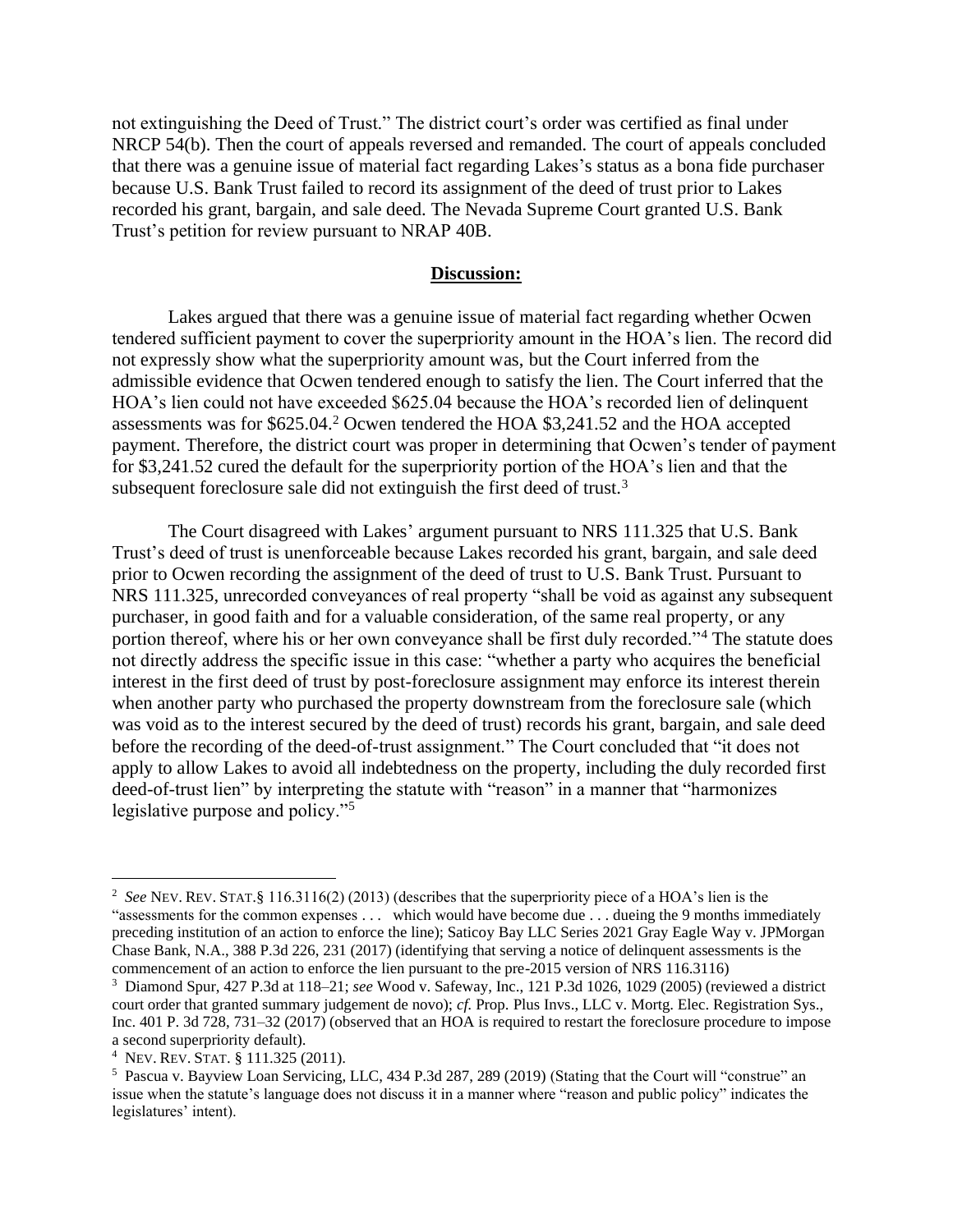In this case, Lakes is not considered a subsequent purchaser pursuant to NRS 111.325 because U.S. Bank Trust had the first deed of trust assigned to it about four months after Lakes acquired the subordinate interest by the grant, bargain, and sale deed. Lakes' interest was subordinate because the property "was encumbered by a secured creditor's senior lien" when Lakes purchased the property in 2016. This encumbrance was shown by the "duly recoded first deed of trust." The HOA possessed interest in only its "subpriority claims for assessments and related fees" on the day of the foreclosure sale. The recording statute's purpose is to protect those that truly believe they are getting a good title.<sup>6</sup>

A "post-foreclosure, off-record deed-of-trust assignment" was not material to Lakes's title because "the deed-of-trust lien recorded in 2007 was enforceable against the property when Lakes purchased his interest in 2016." Lakes's deed reflects that the property was not sold "free and clear of all claims, liens, and encumbrances." Further, Lakes bought title "subject to the recorded first deed-of-trust lien." The statutory recording requirement for the assignment and the May 2016 assignment to U.S. Bank Trust did not alter Lakes's interest from January 2016.<sup>7</sup>

Therefore, the parties do not have conflicting claims to the interest because Lakes's property interest was subordinate to the first deed-of-trust lien that continued unfulfilled. The interest is not affected even if the beneficiary of the first deed of trust assigned its interest to another party. Further, notice of the first-priority lien was provided through the 2007 recorded first deed of trust, regardless of the beneficiary. Any purchaser in this situation would have constructive notice of the deed-of-trust lien; therefore, it would not be possible for a bona fide purchaser to exist.<sup>8</sup> Without a record of satisfaction<sup>9</sup> or ten years after the maturity date,<sup>10</sup> the lien could not be assumed.

Pursuant to NRS 106.210, U.S. Bank Trust's deed-of-trust lien is enforceable. NRS 106.210 states that those assignments need to be recorded prior to the assignee exercising the power of sale.<sup>11</sup> NRS 111.325 and NRS 106.210 are complementary. NRS 111.325 permits evasion of "unrecorded instruments against subsequent bona fide purchasers for valuable consideration. NRS 106.210 requires that to be enforced "any assignment of the beneficial interest under a deed of trust must be recorded", and "the trustee under the deed of trust may not

<sup>6</sup> *See* SFR Inv. Pool 1, LLC v. First Horizon Home Loans, 409 P3.d 891, 893 (2018) ("The very purpose of recording statutes is to impart notice to a subsequent purchaser."); Allison Steel Mfg. co v. Bentonite, Inc., 471 P 2.d 666, 668 (1970)("recording statutes provide 'constructive notice' of the existence of an outstanding interest in land, thereby putting a prospective purchaser on notice that he may not be getting all he expected."); *see* Bank of Am., N.A. v. Casey 52 N.E.3d 1030, 1035 (Mass. 2016) (Discussing that the state's recording statute "requires that a mortgage be recorded . . . in order to provide effective notice to anyone beyond the parties to the mortgage transaction and those with actual notice of it").

 $^7$  Cf. Kapila v. Atl. Mortg. & Inv. Corp., 184 F.3d 1335, 1337 (11th Cir. 1999) (found that after the mortgagor files for bankruptcy the owner of a mortgage interest can transfer the interest because "the perfected mortgage is neither actually nor potentially the property of the debtor," that only has the legal title, instead of an equitable interest, in the mortgaged property).

<sup>8</sup> *See* NEV. REV.STAT. § 111.320.

<sup>9</sup>  *See* NEV. REV.STAT. § 106.260–106.270.

<sup>10</sup> *See* NEV. REV.STAT. § 106.240.

<sup>&</sup>lt;sup>11</sup> Lakes used *Allen v. Webb*, 485 P.2d 677, 678 (1971), in his supplemental reply brief to support his position as a bona fide purchaser and his interpretation of NRS 111.325. However, *Allen* is not applicable because it deals with recording a new deed of trust.